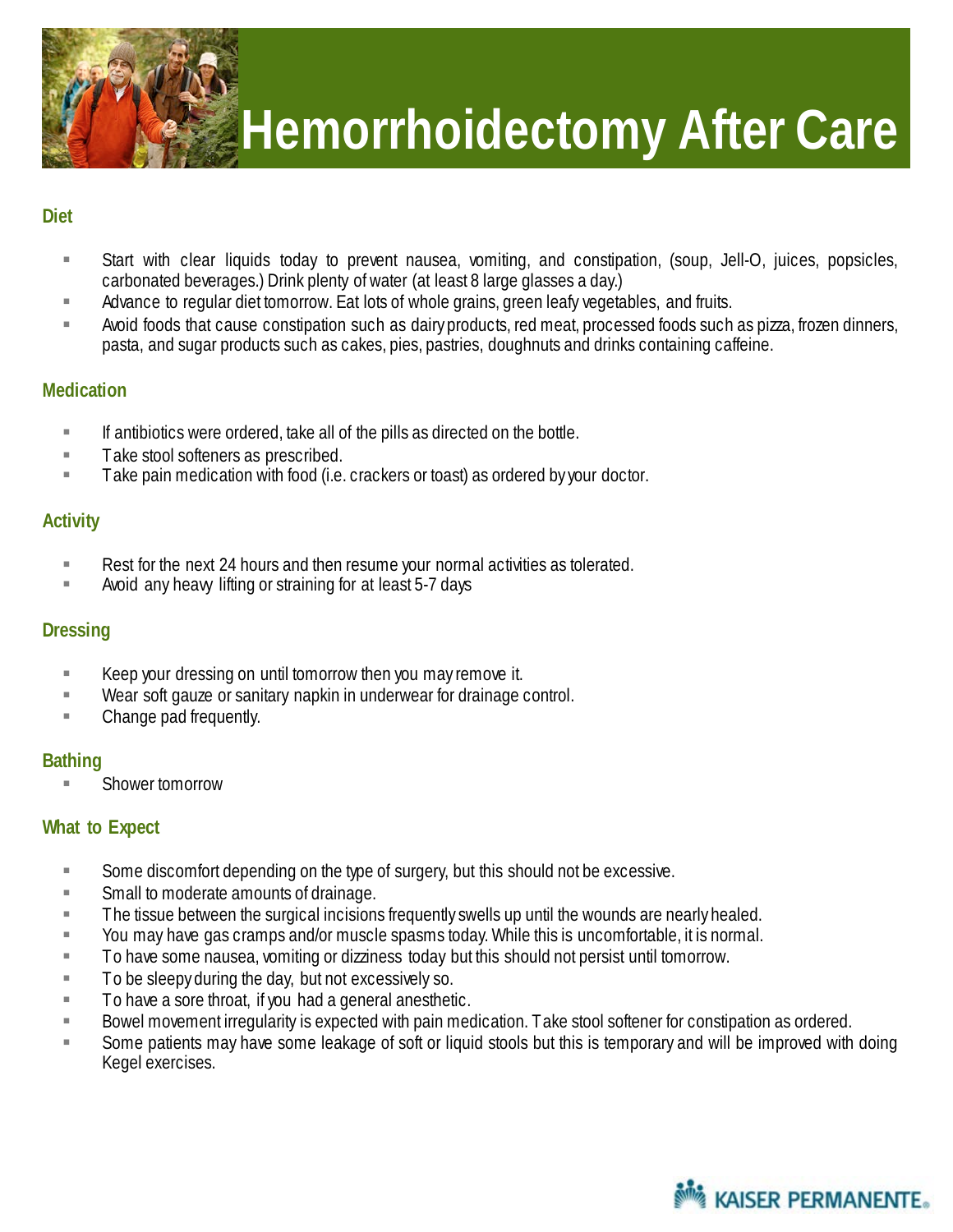

## **Hemorrhoidectomy After Care**

#### **Miscellaneous**

- No alcohol or driving for 24 hours after surgery or while taking pain medicine.
- Do not make any personal or business decisions for 24 hours after surgery.
- You should have a responsible adult with you for the rest of the day and night.

#### **Special Instructions**

- Sitz baths 3 times a day and after each bowel movement. (Sitz bath is 6-8 inches of clean, warm water in bathtub and sit for 20 minutes with your knees against chest.)
- It is important that you perform Kegel exercises while doing Sitz baths. This involves contracting the anorectal muscles and holding for 5 seconds. Repeat this maneuver for at least 3-5 minutes.
- Do not fear bowel movements. Postponing them will your harden stool.
- **Avoid straining with bowel movements.**
- Avoid enemas or suppositories or anything inserted into your rectum for at least 5 days.

## **Possible Problems**

Call your doctor if you have:

- Excessive pain (pain medication may not completely eliminate discomfort).
- **Excessive swelling and/or bleeding.**
- Temperature above 101.5<sup>0</sup> degrees F.
- **Inability to urinate within an 8 hour period after surgery.**
- Incision area is red, inflamed, and hot to the touch.

#### **To help prevent future problems:**

- $\blacksquare$  Eat high fiber foods
- **EXECUTE:** Drink plenty of water.
- Get moderate exercise.
- Develop good bowel habits.
- **EXECUTE:** Avoid foods that cause constipation.

#### **Telephone numbers to call with Problems or Questions**

**Surgery Clinic: Department 286** Mon – Fri, 8:30 a.m. to 5 p.m. (408) 851-2000